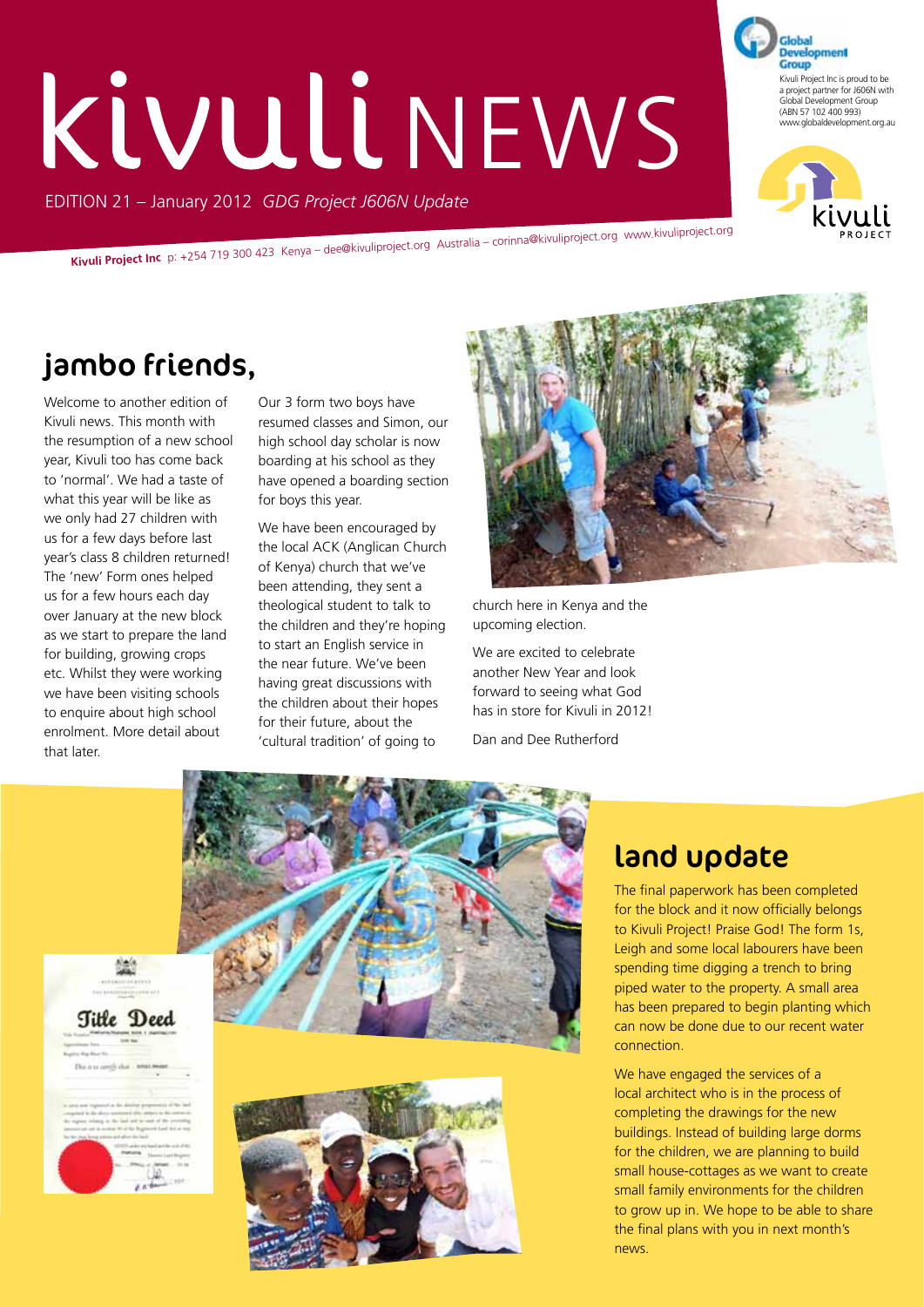#### visitors

We said farewell to Dee's parents, Con and Cheryl, after their 3 week visit. Cheryl had brought with her a sewing machine donated kindly by her sister (and Dee's Aunty) Lisa Lunardi, and spent many hours repairing the children's clothes. The sewing machine will also be used to train some of the children to sew. Many of the girls have already expressed an interest in sewing. Another wonderful gift Con and Cheryl brought with them was a new projector and fabric to make a screen (with the help of the sewing machine). The children now have a big screen to watch rather than all cramping around a small laptop. The projector will also come in extremely handy when we hold conferences and meetings at Kivuli. A big 'thank you' to those from Deep Creek Anglican Church who generously donated the funds to purchase it. Whilst here, Cheryl and Con also spent many days painting the inside of the existing building on the new land (much to the surprise of the local Chief who came to visit one day, it was hard for him to comprehend that; A. white people paint, and B. women paint). This building will be used as the Kivuli office block when we finally relocate.

A week after saying goodbye to Cheryl and Con, we welcomed Holly and Leigh Shera-Jones to Kivuli. They have settled in to African life extremely quickly and will be staying for 4 weeks before continuing their travel around Africa and beyond. They have come to know the children very well, spending time playing, talking with them and teaching them. They have also helped at the shamba (new block) and put their many skills to use. One thing they haven't been doing is training for their walk up Mt Kilimanjaro, which they're doing after their Kivuli visit… we wish them all the best with that!







#### home-based care We have successfully commenced our

home-based care program with three of the Kivuli boys. All three boys are now living at home with their grandparents and are attending the nearby primary schools. Thanks to the Christmas Catalogue we have provided all three families with solar lighting systems so the boys are able to do their homework in the evenings.

Each family is now preparing a business plan for income generating projects (eg. dairy cow) that they would like to work on so they will be able to provide for their families in the future without financial assistance from us. They are extremely excited about this as they feel empowered to escape from the poverty cycle. We look forward to sharing with you more about how the program progresses.

## anne is getting behind the wheel!

With the implementation of our new strategic plan, we have started to focus on up-skilling our local staff. Step 1 is to get Anne her driver's licence. Thankfully we have a driving school just 100m from our existing premises so it's very handy. Anne's training consists of 6 lessons a week, both theory and practical, for 4 weeks. At the end of the 4 weeks she will sit her test and hopefully get her licence.

Dan was so excited that Anne had started lessons that he (prematurely) encouraged her to reverse our Nissan van out of its parking place just a few metres. Consequently we had to reconstruct our washing line. Anne told her instructor what had happened and he quite firmly told her she was not to get behind the wheel in any car without him until she'd completed at least 10 practical lessons…. Whoops! Anne can't wait to start driving and has her eyes on the 4WD!